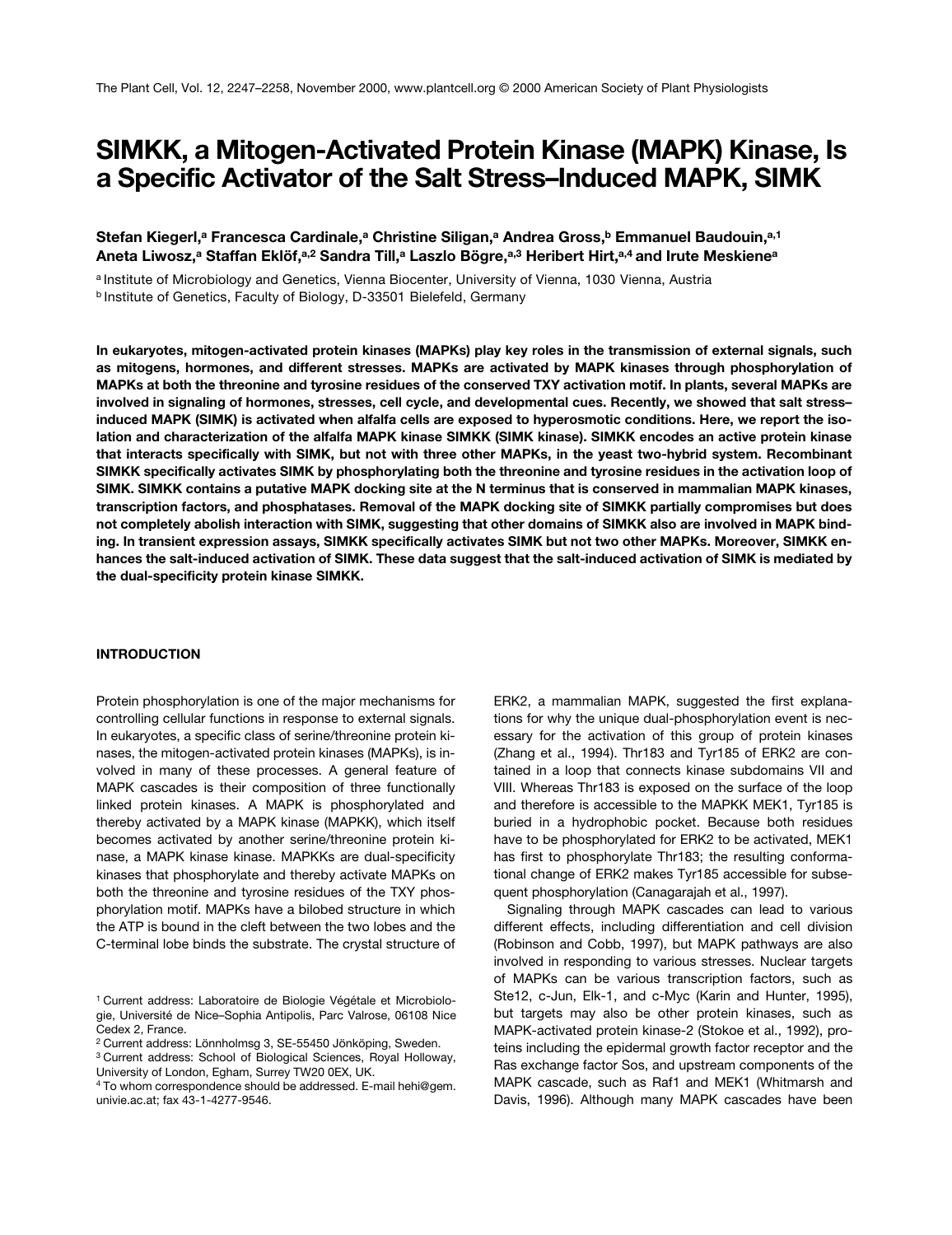$\mathbf{A}$ 

| <b>.</b> | Ι                  | TТ   | III        |     | τv                                                                                                 |     |
|----------|--------------------|------|------------|-----|----------------------------------------------------------------------------------------------------|-----|
|          |                    |      |            |     | SIMKK:NRIGSGSGGTVYKVVHKINGRAYALKVIYGHHEESVRRQIHREIQILRDVDDVNVVKCHE--MYDHN-AEIQVL                   | 160 |
|          |                    |      |            |     | AtMKK4: A. I.RPSS.LNTCENHP---F.Q.-G                                                                | 153 |
|          |                    |      |            |     | AtMKK5: AI.TPTS.PFNDTCESHPD--.F-G                                                                  | 144 |
|          |                    |      |            |     | AtMEK1: KV. . K. . S. N. QL. K. . LTQQFF QLNT TC. A. SQ. LR. NLSSQCPYL. S. YQS-F. HN--GLVSII       | 142 |
|          |                    |      |            |     | AtMKK2: KV. . K. . S. V. QL. Q. . WT. QFF. QLNID. AI. KA. AQ. LK. NQSSQCP. L. TSYQS-F. DN--GA. SLI | 144 |
|          |                    |      |            |     | TMEK1:KV. . K.N. . I.RL.Q. . WT.QFF . QMNID. . MRKH. AQ. LR. NQSSQCPY. . I. YQS-FFDN--GA. SLI      | 144 |
|          |                    |      |            |     | NPK2:GAASSV.QRAI.IPTH.IIK.NIFEK.KRQQLL-TRT.CEAPCCQGLVEFYGAF.TPDSGO.SIA                             | 159 |
|          |                    |      |            |     | AtMKK3:GAASSV.QRAI.IP.H.ILK.NIFER.KRQQLL-TRT.CEAPCHEGLVDFHGAF.SPDSGQ.SIA                           | 159 |
|          |                    |      |            |     | ZmMEK1:QV. .KV.QL.R. .WV.TLFG.QMNIQK. .VQ.LK.NQATQSPHI.M. .QS-F.HN--GV.YLV                         | 145 |
|          |                    |      |            |     |                                                                                                    |     |
|          | $\mathbf{v}$       |      | <b>VIa</b> | VIb | VII                                                                                                |     |
|          |                    |      |            |     | SIMKK:LEYMDGGSLEG-----KHIPOENOLADVAROILRGLAYLHRRHIVHRDIKPSNLLINSRKQVKIADFGVGRILN                   | 229 |
|          |                    |      |            |     |                                                                                                    | 220 |
|          |                    |      |            |     |                                                                                                    | 213 |
|          |                    |      |            |     | ALMEK1:FADLLKKVGKVM.S.ICK.VC.IE.R.ILH.GETSKT                                                       | 216 |
|          |                    |      |            |     | AtMKK2: ADFLKSV.ADSY.S.IFR.V.QIDILH.GETSTVMT                                                       | 218 |
|          |                    |      |            |     | TMEK1:ADFLKKV.TRFVICK.V.KWEKILH.GDTSAV.A                                                           | 218 |
|          |                    |      |            |     | NPK2: ADIIKVR.SAI.SPM.QKL.NSGVLAV.LKGEPTISAG.E                                                     | 233 |
|          |                    |      |            |     | AtMKK3:NADILKVT.KPV.SSLFHKL.QSGVLALKGEPTISAG.E                                                     | 233 |
|          |                    |      |            |     | $ZmMEK1:$ RADIVKOV.T.L.PYVLCK.V.EQVIV.RKGETSAV.A                                                   | 219 |
|          |                    |      |            |     |                                                                                                    |     |
|          | $\star$<br>$\star$ | VIII | <b>TX</b>  |     |                                                                                                    |     |
|          |                    |      |            |     | SIMKK: QTMDPCNSSVGTIAYMSPERINTDINDGQYDAYAG--DIWSLGVSILEFYMGRFPFAVGRQGDWAS-----LHC                  | 305 |
|          |                    |      |            |     |                                                                                                    | 296 |
|          |                    |      |            |     |                                                                                                    | 289 |
|          |                    |      |            |     | AtMEK1: S.SSLAFYP----S.SGGDYKSLVLCAT.KYTPPEHKKGW.-SVYE.VD                                          | 282 |
|          |                    |      |            |     | AtMKK2:N.AGLA.TFYN-----V.NKYGN--KSV-CAT.KY.PPN.EETWT-SVFEE                                         | 284 |
|          |                    |      |            |     | TMEK1: S. SGLA.TF YN-----S. GAYD--.KSL.LCAT.HYKPPEEGW-VNVYEE                                       | 284 |
|          |                    |      |            |     | NPK2:SSIAM.ATFVT------EN.SYPALALF.CGT.EYTANE-.---PVN---L                                           | 293 |
|          |                    |      |            |     | AtMKK3:NS.AM.ATFVTRN.------S.SYPALALF.CGT.EYIANE-.---PVN---L                                       | 293 |
|          |                    |      |            |     | $ZmMEX1:SSIGORDTFYNA---S.STYD---KSLAAIYIPSE-.EGWL-SFYE.LE$                                         | 284 |
|          |                    |      |            |     |                                                                                                    |     |

| 349<br>SIMKK: AICMSOPPEAPTT-ASPEFRDFVSRCLORDPSRRWTASRLLSHPFLV<br>340                   |
|----------------------------------------------------------------------------------------|
|                                                                                        |
| $AtMKK4:\ldots:\ldots:A.-\ldots:H,I.C\ldots.E.GK.RS.MQ\ldots Q\ldots IL$               |
| 333<br>$AtMKK5:\ldots:\ldots:A.-.QHCSPKS.QQQIL$                                        |
| 329<br>$AtMER1:  VERP. .C. SNLF.CS. I. Q.V.K. .RD. KS. KE. .E.K.VK$                    |
| 331<br>$AtMKK2: VDOP. . AL. SGNF. LSS. I. T. K. . NS. SS. KE. ME. N$                   |
| 331<br>TMEK1: T.VDOPE.C-DOFO.CS.I.A.V.KHOKD.LS.ND.MIT                                  |
| 340<br>$NPK2:0.LDDPS.LSG-HEFCS.IDAKKN.DD.LEOII$                                        |
| 340<br>$AtMKK3:$ O. LDDPS. TP. KOEF, CS. IDAK DA.PDQ IT                                |
| 331<br>$ZmMEK1:$ $VDOP.$ $S.$ . $ADOF.$ $CS.$ I. $S.$ I.K $AO.$ M $S.$ . $E.$ $N.$ $K$ |

## $\overline{\mathbf{B}}$

| <b>SIMKK</b>  | 28 | ORRRKDHLT-LPLPO | 43 |
|---------------|----|-----------------|----|
| <b>AtMKK2</b> | 1  | M-KKGGFSNNLKLAI | 14 |
| <b>AtMKK4</b> | 17 | RPRRRPDLT-LPLPO | 30 |
| <b>AtMKK5</b> | 17 | RLRKRPDLS-LPLPH | 30 |
| ZmMEK1        | 1  | MKGKKPVKE-LKLTV | 14 |
| <b>hMEK1</b>  | 1  | MPKKKPTP--LOLNP | 13 |
| dmek          | 1  | MSKNKLN---LVLPP | 12 |
| Ste7          | 7  | LORRNLKG--LNLNL | 19 |
| hJNKK1        | 38 | OGKRKA----LKLNF | 48 |

**Figure 1.** Alfalfa SIMKK Belongs to a Subfamily of Plant MAPKKs and Has a Conserved MAPK Docking Motif.

**(A)** Multiple alignment of the deduced catalytic core protein sequences of alfalfa SIMKK with AtMEK1 (Morris et al., 1997), AtMKK2, AtMKK3, AtMKK4, and AtMKK5 (Ichimura et al., 1998a) from Arabidopsis; TMEK1 (Hackett et al., 1998) from tomato; NPK2 (Shibata et al., 1995) from tobacco; and ZmMEK1 (Hardin and Wolniak, 1998) from maize. Identical amino acids are indicated by dots, gaps are indicated by dashes, and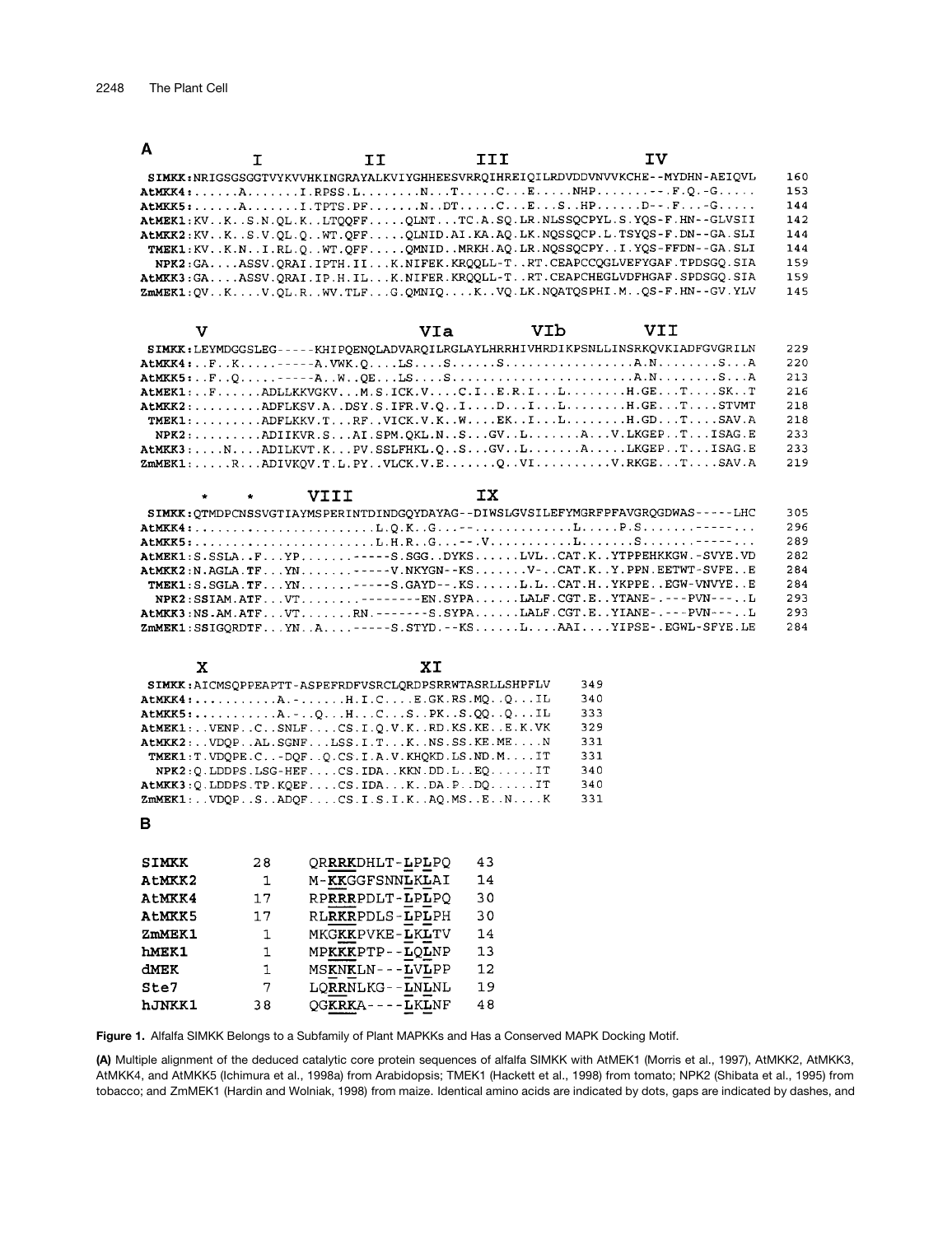defined in yeast and animals, their composition in plants remains unclear. Members of the "three-kinase module" can be found in plants (reviewed in Ligterink and Hirt, 2000). Considerable progress has been made in understanding plant MAPKs, and various studies have demonstrated that MAPKs play a role in several aspects of development (Wilson et al., 1997), cell division (Banno et al., 1993; Calderini et al., 1998; Bögre et al., 1999), and the action of hormones, including auxin (Mizoguchi et al., 1994), abscisic acid (Knetsch et al., 1996), gibberellic acid (Huttly and Phillips, 1995), ethylene (Kieber et al., 1993; Chang, 1996), salicylic acid (Zhang and Klessig, 1997), and jasmonic acid (Seo et al., 1995, 1999; Stratmann and Ryan, 1997). MAPKs are also activated by biotic and abiotic stresses, such as cold and drought (Jonak et al., 1996) and wounding (Seo et al., 1995, 1999; Usami et al., 1995; Bögre et al., 1997; Zhang and Klessig, 1998), and during plant–pathogen interaction (Ligterink et al., 1997; Zhang et al., 1998; Romeis et al., 1999).

To date, several MAPKKs have been isolated from different plants, including AtMEK1 (Morris et al., 1997), AtMKK2, AtMKK3, AtMKK4, and AtMKK5 from Arabidopsis (Ichimura et al., 1998a, 1998b), TMEK1 from tomato (Hackett et al., 1998), NPK2 from tobacco (Shibata et al., 1995), and ZmMEK1 from maize (Hardin and Wolniak, 1998). Despite the cloning of these genes, the identity of the pathways on which the kinases function is still unclear, as is which MAPKs are activated by them. A possible MAPK cascade has been defined by the yeast two-hybrid analysis and functional complementation tests of yeast mutants (Mizoguchi et al., 1998). Although AtMEK1, but not another Arabidopsis MAPKK, could phosphorylate and thereby activate AtMPK4 (Huang et al., 2000), it still has to be proven whether these kinases constitute a cascade in plants. Recently, a novel MAPKK was isolated by a two-hybrid screen with a tobacco MAPK, but the recombinant MAPKK could not phosphorylate or activate the respective MAPK (Liu et al., 2000).

We reported previously the identification and characterization of the salt stress–induced MAPK (SIMK) from alfalfa (Munnik et al., 1999). To determine the upstream activator of SIMK, we set up a two-hybrid screen using SIMK as bait. Here, we report the isolation and characterization of the alfalfa MAPKK termed SIMKK (SIMK kinase). SIMKK encodes a functional protein kinase that specifically activates SIMK in vitro and in vivo. Furthermore, SIMKK specifically phosphorylates SIMK on the

| <b>BD</b> fusion | AD fusion    | $\beta$ -gal filter<br>assay | Growth on<br>Ade- |
|------------------|--------------|------------------------------|-------------------|
| <b>SIMK</b>      | <b>SIMKK</b> | blue                         |                   |
| MMK2             | <b>SIMKK</b> | white                        |                   |
| MMK3             | <b>SIMKK</b> | white                        |                   |
| <b>SAMK</b>      | <b>SIMKK</b> | white                        |                   |
| <b>SIMKK</b>     | <b>SIMKK</b> | white                        |                   |
| <b>SIMKK</b>     | pGAD424      | white                        |                   |
| <b>SIMK</b>      | pGAD424      | white                        |                   |
| pGBT9            | <b>SIMKK</b> | white                        |                   |
| pGBT9            | <b>SIMK</b>  | white                        |                   |

**Figure 2.** Two-Hybrid Interaction Assay between Alfalfa MAPKs and SIMKK.

GAL4 activation domain fusions were cotransformed with GAL4 binding domain fusions into PJ69-4A and tested for interaction either in a  $\beta$ -galactosidase ( $\beta$ -gal) filter lift assay or by growth on Ade<sup>-</sup>. The first column shows the GAL4 binding domain (BD) fusions that were analyzed for interaction with the GAL4 activation domain (AD) fusions of the second column. blue indicates interaction in the  $\beta$ -galactosidase filter lift assay. Growth on Ade<sup>-</sup> indicates interaction.

threonine and tyrosine residues of the activation loop, establishing that SIMKK is a specific dual-specificity protein kinase of SIMK.

## **RESULTS**

## **SIMKK Interacts with SIMK in the Yeast Two-Hybrid System**

In an attempt to isolate the activating kinase of SIMK, the open reading frame of SIMK was fused to the GAL4 binding domain of pGBT9, a bait plasmid. The yeast strain PJ69-4A was transformed with this plasmid and an alfalfa pGAD424 cDNA library expressing the plant proteins as a fusion with the GAL4 activation domain. Approximately 150,000 transformants were screened by plating them on selective medium lacking adenine, leucine, and tryptophan. Potentially positive clones were tested for false-positive clones by plasmid rescue (Robzyk and Kassir, 1992) and retransformation

#### **Figure 1.** (continued).

the putative phosphorylation sites are indicated by asterisks. The 11 catalytic subdomains are represented by roman numerals above the respective regions.

**<sup>(</sup>B)** Multiple alignment of putative MAPK docking sites in various MAPKs. The MAPK docking site consensus sequence is K/R-K/R-K/R-X(1-5)-L/ I-X-L/I (Jacobs et al., 1999). Numbers indicate the first and last residues in each protein and domain. The putative MAPK docking site of SIMKK was compared with the motifs of Arabidopsis AtMKK2, AtMMK4, and AtMKK5 (Ichimura et al., 1998a); maize ZmMEK1 (Hardin and Wolniak, 1998); *Drosophila melanogaster* MEK (Tsuda et al., 1993); human MEK1 (Zheng and Guan, 1993) and JNKK1 (Lin et al., 1995); and *Saccharomyces cerevisiae* Ste7 (Teague et al., 1986).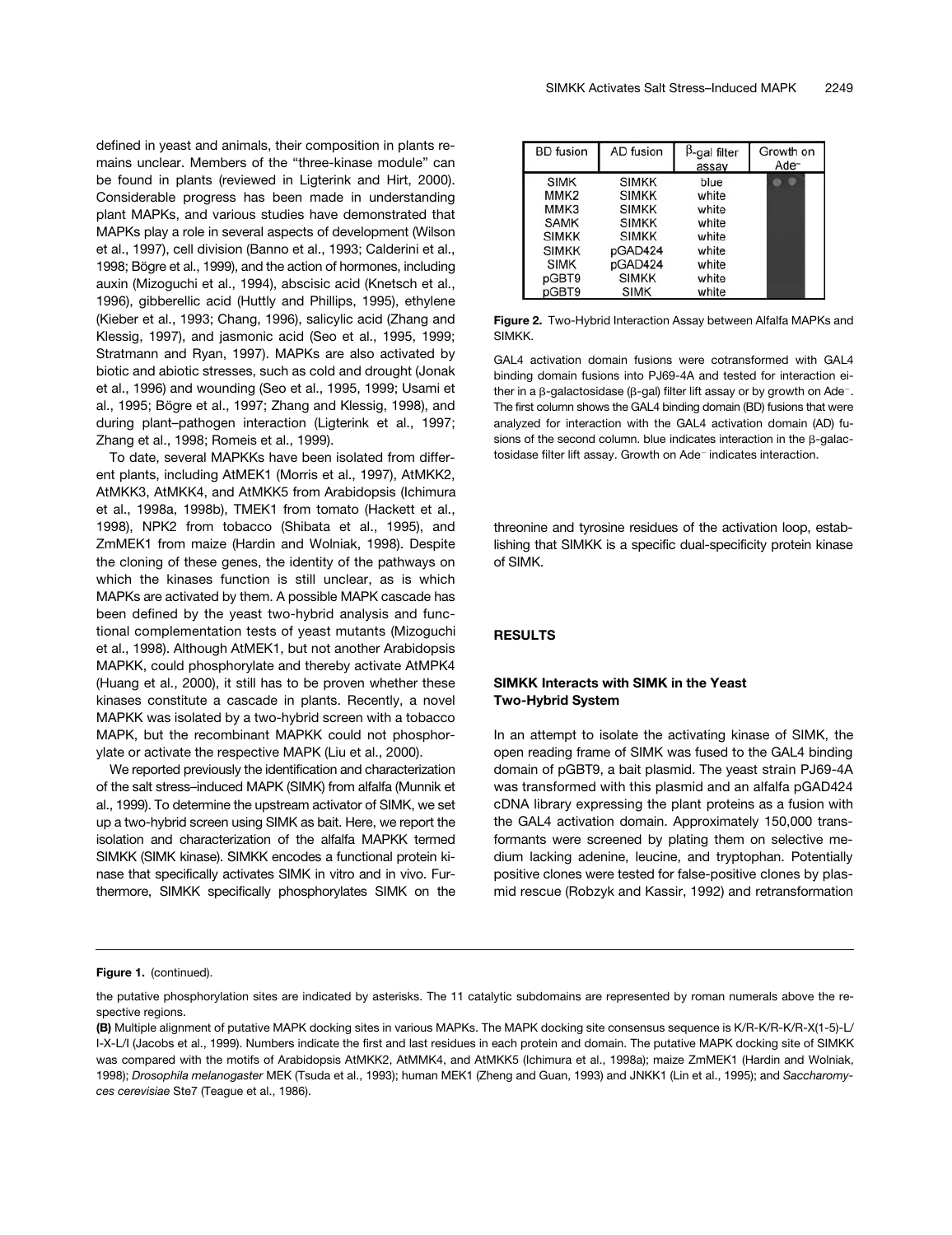

| <b>BD</b> fusion | AD fusion   | Growth on<br>Ade <sup>-</sup> | Growth on<br>$His7+3AT$ |
|------------------|-------------|-------------------------------|-------------------------|
| <b>SIMKK</b>     | <b>SIMK</b> | $\circ$                       | $\bullet$ $\bullet$     |
| SIMKK-N          | <b>SIMK</b> |                               |                         |
| SIMKK-K          | <b>SIMK</b> |                               |                         |
| SIMKK-C          | <b>SIMK</b> |                               |                         |
| <b>SIMKK</b>     | pGAD424     |                               |                         |
| SIMKK-N          | pGAD424     |                               |                         |
| SIMKK-K          | pGAD424     |                               |                         |
| SIMKK-C          | pGAD424     |                               |                         |

sential for Interaction with SIMK.

**(A)** SIMKK and three truncated versions of SIMKK were used for yeast two-hybrid interaction analysis with SIMK. The three SIMKK constructs contained either the noncatalytic N-terminal (SIMKK-N) or catalytic C-terminal (SIMKK-C) domain or a truncated version of SIMKK that lacked the N-terminal domain (SIMKK-K). SIMKK-N, SIMKK-K, and SIMKK-C correspond to the coding regions of SIMKK from 1 to 96, 76 to 368, and 309 to 368, respectively.

**(B)** Two-hybrid interaction assay between SIMK, SIMKK, and truncated versions of SIMKK. The SIMKK constructs were fused to the GAL4 binding domain of pGBT9, transformed into PJ69-4A together with SIMK-pGAD424, and tested for interaction with SIMK by growing transformants on SD/Ade<sup>-</sup> and SD/His<sup>-</sup> + 3-AT. The first column shows the GAL4 binding domain (BD) fusions that were analyzed for interaction with the GAL4 activation domain (AD) fusions in the second column. Growth on selective medium indicates interaction.

into PJ69-4A. Transformants were plated on  $SD/H$ is<sup>-</sup> + 3-AT (medium lacking histidine but containing 10 mM 3-aminotriazole) and SD/Ade<sup>-</sup> (medium lacking adenine). Three clones were obtained that could grow on medium lacking either adenine or histidine. Sequencing of the inserts of the isolated plasmids revealed that one of the cDNAs potentially encoded a protein of the MAPKK family and therefore was termed SIMKK. As shown in Figure 1A, the 1.5-kb cDNA contains the entire ORF of SIMKK, coding for a protein of  $\sim$ 42 kD. The protein contains the typical features of MAPKKs: 11 catalytic subdomains and two putative phosphorylation sites (indicated by asterisks in Figure 1A) that are targeted by the upstream activating kinase.

An alignment of the catalytic core of SIMKK with other MAPKKs from plants shows the great homology within this gene family. The greatest sequence homology was observed with AtMKK4 and AtMKK5 from Arabidopsis (Ichimura et al., 1998a).

As shown in Figure 1B, the N terminus of SIMKK also contains a DEJL motif—K/R-K/R-K/R-X(1-5)-L/I-X-L/I known to function as a MAPK docking site in mammals (Jacobs et al., 1999) and conserved in animal and yeast MAPKKs. The MAPK docking site appears to be conserved in several different plant MAPKKs, because not only SIMKK but also Arabidopsis AtMKK2, AtMKK4, and AtMKK5 and maize ZmMEK1 contain a putative MAPK docking motif.

#### **SIMKK Interacts Specifically with SIMK**

To determine whether the interaction between SIMKK and SIMK is specific, we tested whether SIMKK can interact with three other alfalfa MAPKs, MMK2 (Jonak et al., 1995), MMK3 (Bögre et al., 1999), and SAMK (Jonak et al., 1996). For this purpose, MMK2, MMK3, and SAMK were fused to the GAL4 binding domain of pGBT9 and transformed into **Figure 3.** The N-Terminal MAPK Docking Site of SIMKK Is Not Es-



**Figure 4.** SIMKK Encodes an Active Kinase.

SIMKK was cloned into pGEX-3x and expressed as a GST fusion protein. GST was expressed as a control. Affinity-purified GST or GST-SIMKK was incubated in the presence of  $\gamma$ -3<sup>2</sup>P-ATP with MBP or histone H1 (H1). After SDS-PAGE, the reaction products were analyzed as indicated.

**(A)** Coomassie blue staining.

**(B)** Autoradiography.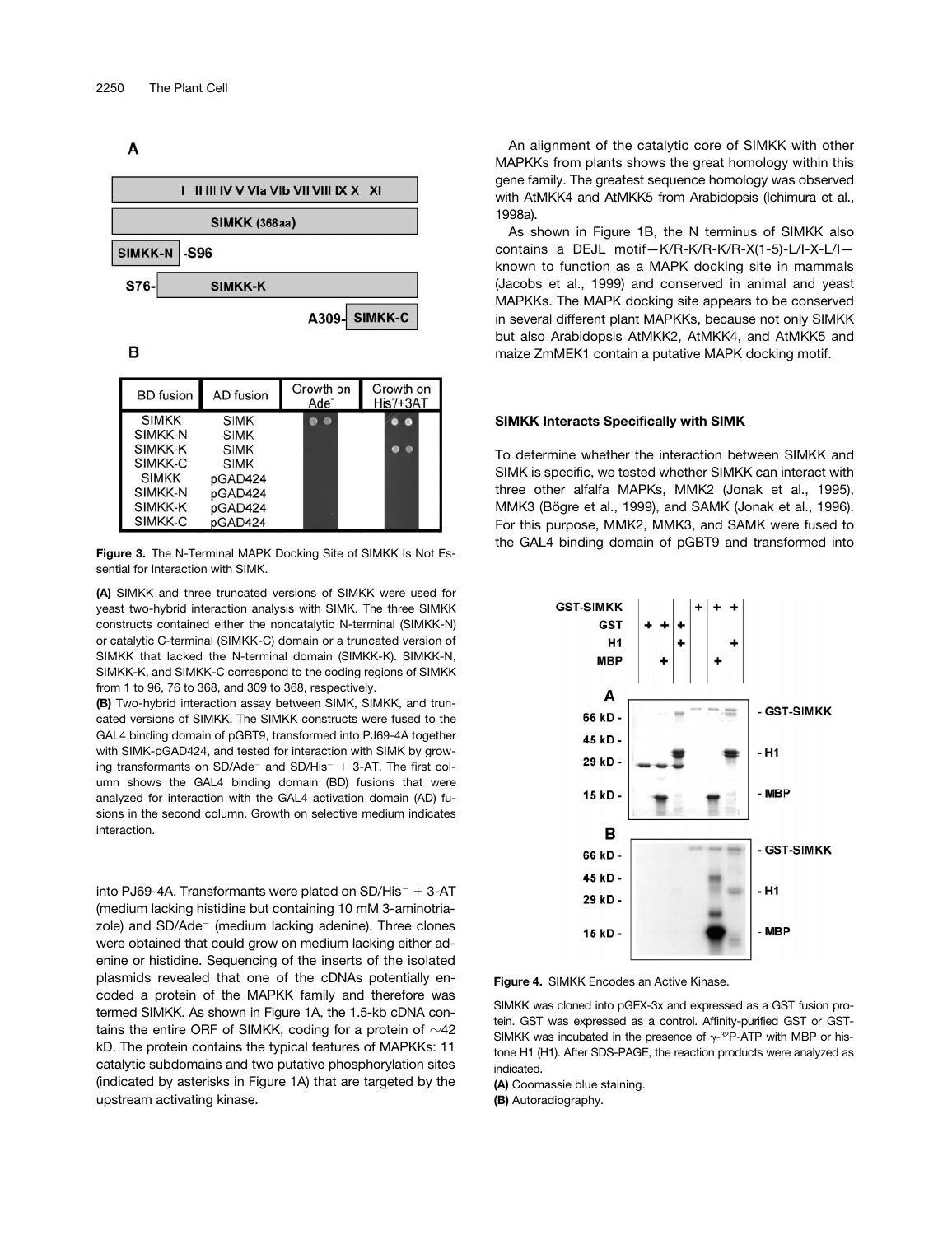

**Figure 5.** SIMKK Phosphorylates SIMK.

In vitro kinase assays of GST-SIMKK alone and kinase-negative MAPKs as substrates. GST-SIMKK was incubated in the presence of  $\gamma$ -32P-ATP alone or with SIMK(K84R), MMK2(K66R), or MMK3(K69R). After SDS-PAGE, the reaction products were analyzed as indicated.

**(A)** Coomassie blue staining.

**(B)** Autoradiography.

the yeast strain PJ69-4A, which already contained SIMKK $p$ GAD424. Colonies were tested for growth on Ade<sup>-</sup> and for interaction in a  $\beta$ -galactosidase filter lift assay. SIMKpGBT9 was used as a positive control, and the empty vector pGAD424 was used as a negative control. As shown in Figure 2, only cells cotransformed with SIMK-pGBT9 and SIMKK-pGAD424 were able to grow on Ade<sup>-</sup> and interacted in the  $\beta$ -galactosidase filter lift assay.

## **N-Terminal MAPK Docking Site of SIMKK Helps but Is Not Essential for Interaction with SIMK**

The noncatalytic N terminus of *Xenopus* MAPKK XMEK is important for interaction with the respective frog MAPK (Fukuda et al., 1997). Docking sites for ERK/MEK and JNK/ JNKK interaction have been defined (Xia et al., 1998; Jacobs et al., 1999). One of these interaction motifs is the so-called DEJL motif, which is also found in the N terminus of SIMKK (Figure 1B). To investigate whether the DEJL motif of SIMKK is important for the interaction with SIMK, three truncated forms of SIMKK were produced by polymerase chain reaction (Figure 3A). The three different SIMKK constructs contained either the noncatalytic N-terminal (SIMKK-N) or the C-terminal (SIMKK-C) domain or a truncated version of SIMKK that lacked the N-terminal noncatalytic domain (SIMKK-K). The SIMKK constructs were fused to the GAL4 binding domain of pGBT9 and subsequently transformed into PJ69-4A along with SIMK-pGAD424. The SIMKK constructs were tested for interaction with SIMK by growing transformants on Ade<sup>-</sup> and His<sup>-</sup> + 3-AT plates. Full-length SIMKK was used as a positive control, and the empty vector pGAD424 was used as a negative control. In addition, SIMKK-N, SIMKK-K, and SIMKK-C were also fused to the GAL4 binding domain and tested in combination with the empty vector pGAD424 for autoactivation. PJ69-4A cells that were cotransformed with SIMKK-pGBT9 and SIMK-

 $pGAD424$  could grow on Ade<sup>-</sup> or His<sup>-</sup> + 3-AT. In contrast, PJ69-4A cells transformed with SIMK-pGAD424 and either SIMKK-N-pGBT9 or SIMKK-C-pGBT9 could not grow under these conditions. On the other hand, PJ69-4A cells transformed with SIMK-pGAD424 and SIMKK-K could still grow on His<sup>-</sup> + 3-AT, but they lost their ability to grow on Ade<sup>-</sup> (Figure 3B). These results indicate that the N-terminal extension of SIMKK alone is not sufficient for interaction with SIMK. However, because deletion of the N terminus of SIMKK decreases the interaction with SIMK, the N terminus still contributes to the interaction of SIMKK with SIMK.

#### **SIMKK Encodes a Functional Protein Kinase**

To demonstrate that SIMKK encodes a functional protein kinase, we cloned SIMKK into pGEX-3x and produced a bacterially expressed glutathione *S*-transferase (GST)–SIMKK fusion protein. The affinity-purified GST-SIMKK protein (Figure 4B) was used for in vitro kinase assays with myelin basic protein (MBP) and histone H1 as substrates (Figure 4A). SIMKK could autophosphorylate (Figure 4B) and phosphorylate MBP and histone H1, although it showed a preference for MBP (Figure 4B). To exclude the possibility that contaminating protein kinases were present in the affinity-purified GST-SIMKK fraction, affinity-purified GST was also prepared; however, it showed neither autophosphorylation nor protein kinase activity toward MBP or histone H1 (Figure 4B). These data show that SIMKK encodes an active protein kinase that can phosphorylate MBP.

#### **SIMKK Phosphorylates SIMK in Vitro**

To determine whether SIMKK recognizes SIMK as a substrate in vitro, we expressed SIMK into pGEX-3x; it was expressed as a GST fusion protein in *Escherichia coli.* When affinity-purified GST-SIMK protein was incubated with GST-SIMKK in the presence of  $\gamma$ -3<sup>2</sup>P-ATP, an increase of the 32P-labeled SIMK was observed (data not shown), indicating that SIMKK can phosphorylate SIMK in vitro. To discriminate between SIMK autophosphorylation and labeling by SIMKK, we produced a kinase-negative form of SIMK by in vitro mutagenesis, replacing the lysine residue K84 with arginine. MMK2 and MMK3, two other MAPKs from alfalfa, were also mutated, at positions K66 and K69, respectively. SIMK(K84R), MMK2(K66R), and MMK3(K69R) were cloned into pGEX-3x and expressed as GST fusion proteins (Figure 5A). The affinity-purified GST-SIMK(K84R), GST-MMK2(K66R), and GST-MMK3(K69R) were first tested for their kinase activities with MBP as substrate. In contrast to the wild-type GST fusion proteins of SIMK, MMK2, and MMK3 (Jonak et al., 1995), the mutant versions of these kinases showed no autophosphorylation and no phosphorylation of MBP (data not shown). When used as a substrate for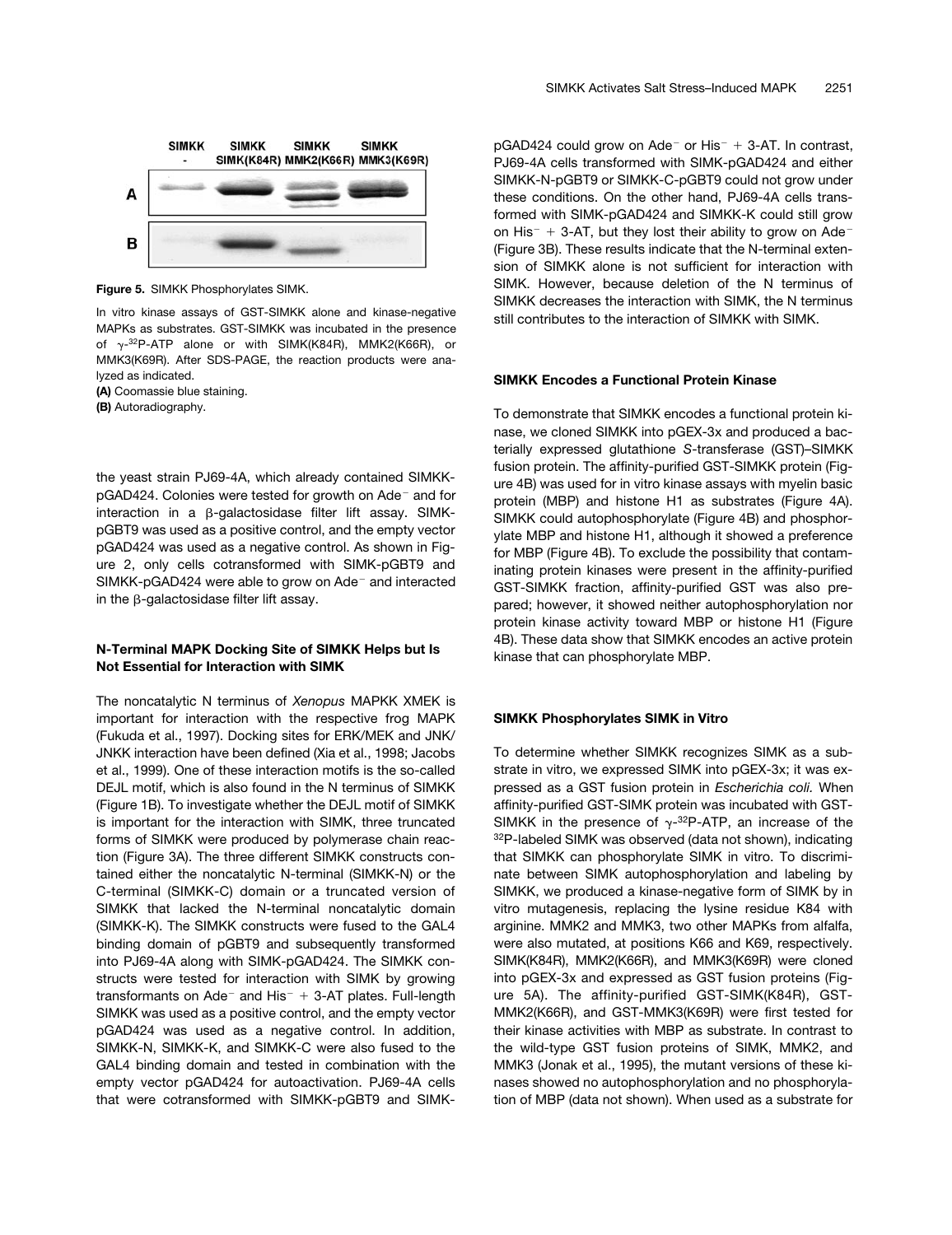

**Figure 6.** SIMKK Phosphorylates SIMK at the Threonine and Tyrosine Residues of the Activation Loop.

For phosphorylation analysis, the kinase-inactive MAPKs SIMK(K84R), MMK2(K66R), and MMK3(K69R) were incubated in the presence of ATP without  $(-)$  or with  $(+)$  SIMKK.

**(A)** Phosphorylation of the TEY motif of the MAPKs was subsequently analyzed by immunoblotting with a pTEpY phosphospecific antibody.

**(B)** to **(D)** Phosphorylation of the TEY motif of SIMK(K84R) was analyzed by immunoblotting with a phosphotyrosine-specific antibody **(B)**, immunoblotting with a phosphothreonine-specific antibody **(C)**, and thin-layer chromatography of the phosphorylated amino acids **(D)**. P-Y, P-T, and P-S indicate the mobility of phospho-tyrosine, phospho-threonine, and phospho-serine, respectively.

in vitro kinase assays with SIMKK, SIMKK strongly phosphorylated GST-SIMK(K84R) and to a lesser extent phosphorylated GST-MMK2(K66R) (Figure 5B).

## **SIMKK Phosphorylates SIMK on Both the Threonine and Tyrosine Residues of the Activation Loop**

MAPKKs are dual-specificity protein kinases that activate MAPKs by phosphorylating both the threonine and tyrosine residues of the TXY motif in the activation loop between subdomains VII and VIII. To determine whether SIMKK acts as a dual-specificity kinase and whether this phosphorylation is specific for SIMK, we performed a series of immunoblotting experiments with different antibodies.

For phosphorylation analysis of the MAPKs, the kinasenegative GST fusion proteins of SIMK, MMK2, and MMK3 were incubated with or without GST-SIMKK. The phosphorylation of the TEY motif subsequently was analyzed by immunoblotting the MAPKs with a set of three antibodies. The monoclonal pTEpY-specific antibody selectively recognizes only those MAPKs that carry phosphorylated threonine and tyrosine residues at the TEY motif of the activation loop. After incubating SIMK(K84R), MMK2(K66R), and MMK3(K69R) in the absence of SIMKK, the pTEpY antibody detected no signal (Figure 6A), demonstrating the inability of the mutated kinases to autophosphorylate at the TEY motif. After incubation of the MAPKs with SIMKK, the pTEpY antibody exclusively decorated SIMK(K84R) (Figure 6A). These data show that SIMKK is a dual-specificity kinase that specifically phosphorylates the TEY motif of SIMK.

To demonstrate that the phosphorylation of SIMK by SIMKK occurs on both the tyrosine and threonine residues, we analyzed phosphorylated GST-SIMK(K84R) by immunoblot analysis with either a phosphotyrosine or a phosphothreonine antibody. Increases in both tyrosine (Figure 6B) and threonine (Figure 6C) phosphorylation of GST-SIMK(K84R) were observed after incubation with SIMKK. One-dimensional phosphopeptide analysis also indicated that SIMKK phosphorylates SIMK(K84R) on both threonine and tyrosine (Figure 6D), confirming that SIMKK acts as a dual-specificity protein kinase of SIMK.

## **In Vivo Activation of SIMK, but Not MMK2 or MMK3, by SIMKK**

To determine whether SIMKK can activate SIMK in vivo, we coexpressed SIMK and SIMKK in parsley protoplasts. Protein extracts from transformed protoplasts were produced, and SIMK-hemagglutinin (HA) was immunoprecipitated with an anti-HA antibody. SIMK activity was determined by in vitro kinase assays with MBP as a substrate. In cells that were transformed with the vector alone, the HA antibody was unable to precipitate any MBP kinase activity (Figure 7A, lane 1). Ectopically expressed SIMK alone showed rela-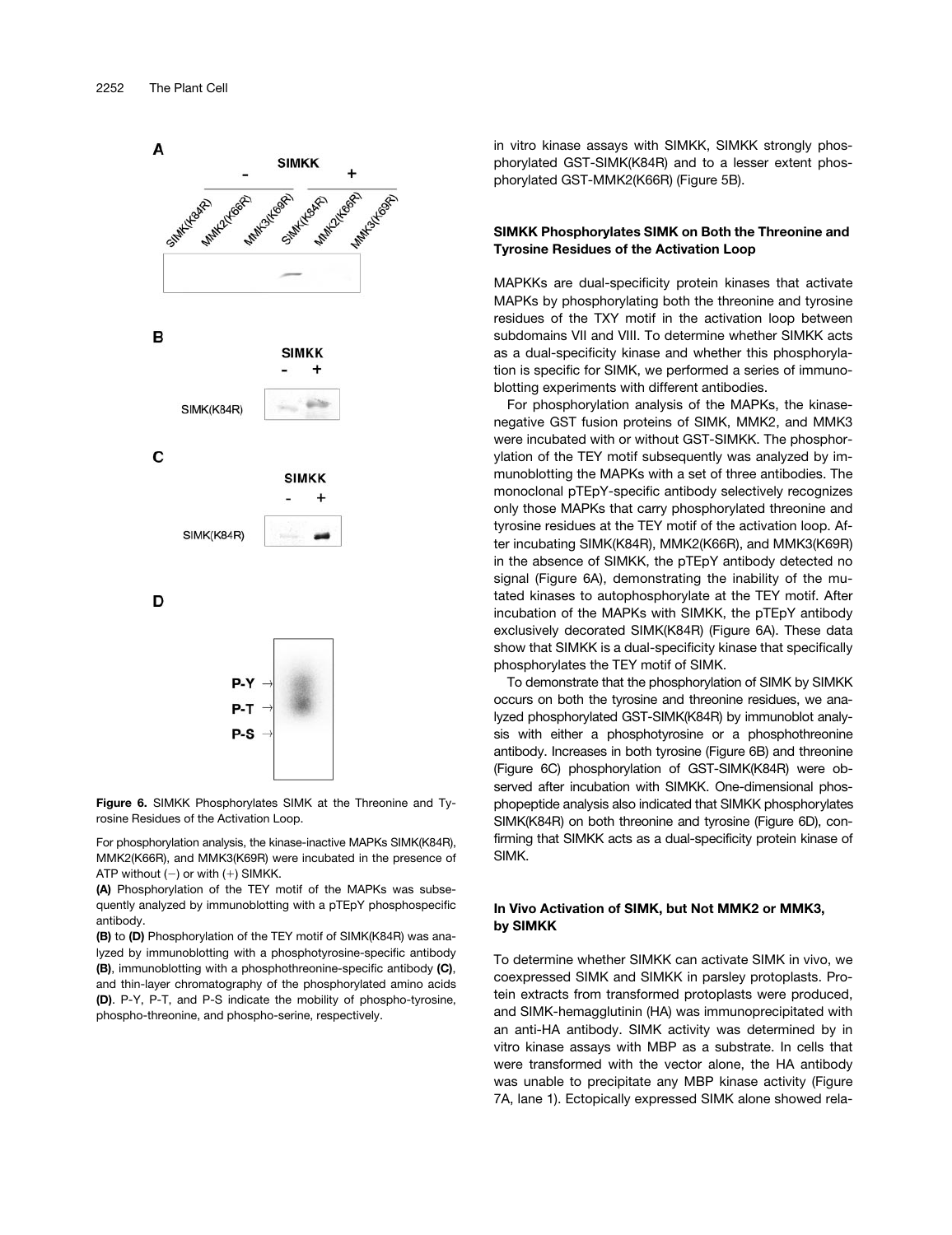

**Figure 7.** SIMKK Specifically Activates SIMK in Vivo.

Parsley protoplasts were transiently transformed with the empty vector pSH9 (lanes 1 and 4), pSH9-SIMK-HA (lane 2), pSH9-SIMK-HA and pRT101-SIMKK (lane 3), pSH9-MMK2 (lane 5), pSH9-MMK2 and pRT101-SIMKK (lane 6), pSH9-MMK3-HA (lane 7), and pSH9-MMK3-HA and pRT101-SIMKK (lane 8). SIMK-HA, MMK2, MMK3-HA, and SIMKK were expressed under the control of the 35S promoter.

**(A)** SIMK activity was determined from protein extracts by immunoprecipitation with an HA antibody followed by an in vitro kinase assay with MBP as a substrate.

**(B)** The same extracts as in **(A)** were immunoblotted with either HA or MMK2 antibody.

tively low kinase activity (Figure 7A, lane 2). In contrast, severalfold greater SIMK activity was obtained when cells were cotransformed with both SIMK and SIMKK (Figure 7A, lane 3). To determine whether SIMKK is a specific activator of SIMK, the experiments were repeated with MMK2 (Figure 7A, lanes 5 and 6) and MMK3 (Figure 7A, lanes 7 and 8). In contrast to the SIMK results, no increases in MMK2 or MMK3 activity were observed after cotransformation with SIMKK (Figure 7A, lanes 6 and 8, respectively). The differences in SIMK, MMK2, and MMK3 kinase activities were not caused by different protein amounts, as shown by immunoblotting the protein extracts with either the HA or the MMK2 antibody (Figure 7B); this indicates that SIMKK is a specific activator of SIMK.

#### **SIMKK Enhances the Salt-Induced Activation of SIMK**

SIMK is a salt-inducible MAPK that is activated by moderate hyperosmotic stress conditions. Treatment of cells with NaCl at 250 mM activates SIMK, which reaches maximum activity in  $\sim$ 10 min (Munnik et al., 1999). To determine whether SIMKK may be involved in mediating the activation of SIMK by salt, parsley cells were transiently transfected with empty vector (Figure 8, lane 1), the SIMK-HA expression vector alone (Figure 8, lanes 2 and 3), or the expression vectors of SIMK-HA and SIMKK (Figure 8, lanes 4 and 5). After immunoprecipitation of SIMK with HA antibody, SIMK kinase activity was determined by in vitro kinase assays with MBP as a substrate. When expressed alone, SIMK showed very little kinase activity (Figure 8A, lane 2) and was only slightly induced by salt stress treatment (Figure 8A, lane 3). Although SIMK could be activated by coexpression with SIMKK (Figure 8A, lane 4), salt stress enhanced this activation considerably (Figure 8A, lane 5). Immunoblotting the protein extracts with HA antibody (Figure 8B) showed that similar concentrations of SIMK protein were present in the cell extracts and cannot explain the differences in SIMK activities observed in the immunokinase assays. Together, these data suggest that SIMKK is involved in mediating the salt-induced activation of SIMK.

## **DISCUSSION**

Unlike animals, plants are sessile organisms. To survive changes in their environment, plants have evolved complex and sophisticated sensing and adaptation systems that allow them to respond and adapt to many stress situations. Such stresses include abiotic factors such as cold, drought, wounding, UV radiation, and osmotic stress and biotic factors such as pathogens. Stress responses are characterized by a complex spatial and temporal pattern of events encompassing immediate early responses, which occur within seconds and minutes, and include the opening of ion channels and the formation of reactive oxygen intermediates. These events are followed by the onset of the transcriptional activation of certain genes and the production of certain plant hormones, such as ethylene and jasmonic acid. Late responses occur within hours and days and include the expression of genes that regulate various metabolic pathways or are involved directly in stress responses (Somssich and Hahlbrock, 1998; Maleck and Dietrich, 1999).

MAPKs play important roles in mediating stress responses in animals and yeast. MAPKs are also activated by different stresses in plants (Jonak et al., 1999). MAPK activation is among the first detectable signaling events. Recently, the SIMK MAPK pathway was identified as being activated by increased salt concentrations (Munnik et al., 1999). In this article, we provide evidence that SIMKK is a specific activator of SIMK. SIMKK was isolated by screening an alfalfa two-hybrid cDNA library with SIMK as bait. We demonstrated that the interaction between SIMKK and SIMK is specific, because no interaction was observed with three other MAPKs. Furthermore, SIMKK is a functional dual-specificity protein kinase that phosphorylates SIMK on both the threonine and tyrosine residues of the activation loop.

In animals, MAPK docking sites can be found in MAPKKs, phosphatases, and MAPK substrates, including MAPK-activated protein kinase-2 and transcription factors. The MAPK docking motif is characterized by a cluster of positively charged amino acids outside of the catalytic domain (Jacobs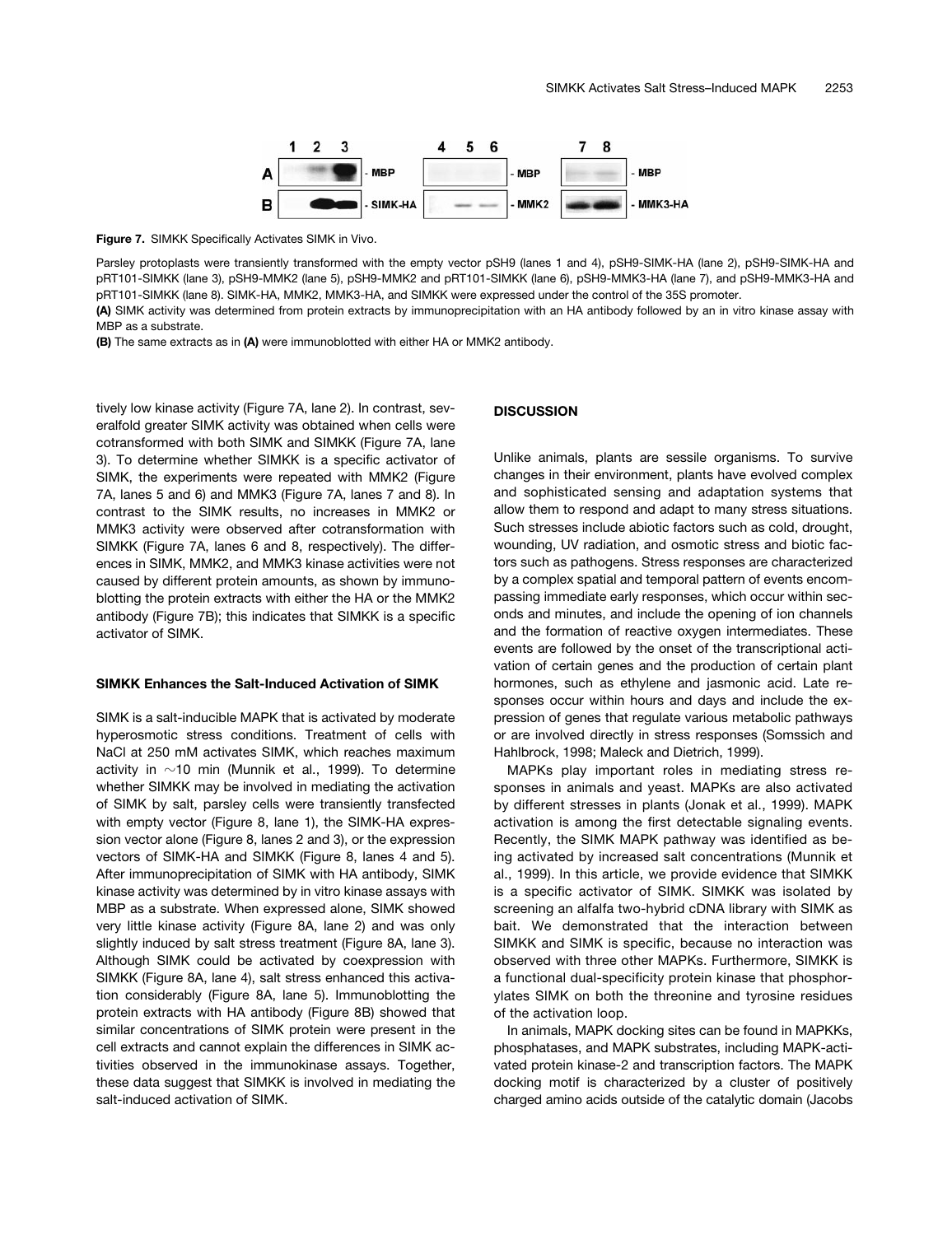

**Figure 8.** SIMKK Enhances Salt-Induced Activation of SIMK in Vivo.

Parsley protoplasts were transiently transformed with the empty vector pSH9 (lane 1), pSH9-SIMK-HA (lanes 2 and 3), and pSH9- SIMK-HA and pRT101-SIMKK (lanes 4 and 5). SIMK-HA and SIMKK were expressed under the control of the 35S promoter. Cells were treated for 10 min with 250 mM NaCl (lanes 3 and 5).

**(A)** SIMK activity was determined from protein extracts by immunoprecipitation with an HA antibody followed by an in vitro kinase assay with MBP as a substrate.

**(B)** The same extracts as in **(A)** were immunoblotted with HA antibody.

et al., 1999). Recently, substrate docking sites constituting two negatively charged amino acids were identified within mammalian MAPKs (Tanoue et al., 2000). When substrates, activators, and regulators of ERK2 were mutated in their MAPK docking sites, these proteins lost their ability to coimmunoprecipitate with ERK2. The N-terminal noncatalytic part of SIMKK also contains a putative MAPK docking site. However, interaction between SIMK and SIMKK was still possible in the absence of the docking site, although to a lesser degree. These results suggest that additional, as yet unidentified sites must be involved in the SIMKK–SIMK interaction. Identification of these additional MAPK docking sites should increase our understanding of the mechanism of MAPK functioning.

Recently, SIPKK, a tobacco MAPKK, was isolated and found to interact with SIPK, a tobacco homolog of SIMK (Liu et al., 2000). SIPK and SIPKK interacted in the yeast twohybrid system, and SIPK could be coimmunoprecipitated with SIPKK from bacterial extracts. A GST fusion protein of SIPKK could phosphorylate MBP in vitro, thereby demonstrating that SIPKK is a functional protein kinase. However, SIPKK was unable to phosphorylate or activate SIPK, suggesting that SIPKK is not the activator of SIPK.

MAPKs in all eukaryotes are activated by a post-translational process involving the phosphorylation of a threonine and a tyrosine residue of the so-called TXY motif between subdomains VII and VIII. Phosphorylation of the TXY motif is performed by MAPKKs, which are dual-specificity kinases. Using bacterially expressed GST fusion proteins of SIMKK and SIMK, we demonstrated that SIMKK phosphorylates SIMK on both the threonine and tyrosine residues of the TXY motif. Furthermore, because two other MAPKs from alfalfa were not phosphorylated by SIMKK, SIMKK was shown to be a dual-specificity protein kinase of SIMK.

In vivo activation of MAPKs by a MAPKK has not been shown in plants. One study combined yeast two-hybrid analysis with results obtained from functional complementation tests of yeast mutants (Mizoguchi et al., 1998). Although these results suggest that the components investigated may be part of a given signaling cascade, complementation occurs under strong selection pressure and therefore might not reflect the situation in vivo. Several in vitro experiments have suggested that SIMKK is an activator of SIMK, and strong evidence for such a function was obtained in transient coexpression assays. These experiments demonstrated that SIMKK can activate SIMK in vivo. Because two other alfalfa MAPKs, MMK2 and MMK3, were not activated by SIMKK under these conditions, SIMKK appears to be a specific activator of SIMK.

SIMK is a salt-inducible MAPK that responds to moderate hyperosmotic conditions (Munnik et al., 1999). To determine whether SIMKK may be involved in mediating the salt-induced activation of SIMK, we performed coexpression experiments with SIMKK and SIMK in the presence and absence of salt stress. Although SIMK was only slightly activated by salt stress, coexpression of SIMKK and SIMK resulted in considerably greater SIMK activation than that achieved by SIMKK alone. These results are consistent with the notion that SIMKK is a specific activator of the salt-inducible MAPK pathway. Because salinity is becoming one of the major limiting factors in agricultural productivity, identification of the molecular mechanisms of salt stress signaling not only serves as an important contribution to basic science but also provides new ways to improve the salt tolerance of vulnerable crop plants.

#### **METHODS**

#### **Isolation and Sequence Analysis of Salt Stress–Induced Mitogen-Activated Protein Kinase Kinase (SIMKK)**

Full-length SIMK (salt stress–induced mitogen-activated protein kinase [MAPK]) was used as bait to screen a yeast two-hybrid cDNA expression library prepared from suspension-cultured cells from alfalfa (*Medicago sativa*) (Hybri-ZAP; Stratagene). Yeast strain PJ69-4A (James et al., 1996) was transformed with an efficiency of 15,000 colony-forming units per microgram of library DNA, and  $\sim$ 150,000 transformants were screened directly for growth on medium lacking adenine, leucine, and tryptophan (SD/Ade<sup>-/</sup>Leu<sup>-/</sup>Trp<sup>-</sup>). Plasmids of putatively positive clones were rescued and retransformed into yeast. Transformants were plated on medium lacking histidine but containing 10 mM 3-aminotriazole (SD/His<sup>-</sup>  $+$  3-AT) and on SD/Ade<sup>-</sup>. Positive clones were fully sequenced (T7 sequencing kit; Pharmacia).

#### **Cloning of SIMKK, SIMK, MMK2, MMK3, SAMK, and Truncated SIMKK Forms into pGAD424 and pGBT9**

By polymerase chain reaction (PCR), the open reading frame (ORF) of SIMKK was cloned as an SmaI/XhoI fragment into pGAD424 (Clontech, Palo Alto, CA) and pGBT9 (Clontech) by using the following primers: 5' primer (MEK4x4), TATACCCGGGAATGAGGCCGA-TTCAGCTTC; and 3' primer (MEK4x3), TTTCCCGGGCTCGAGGAC-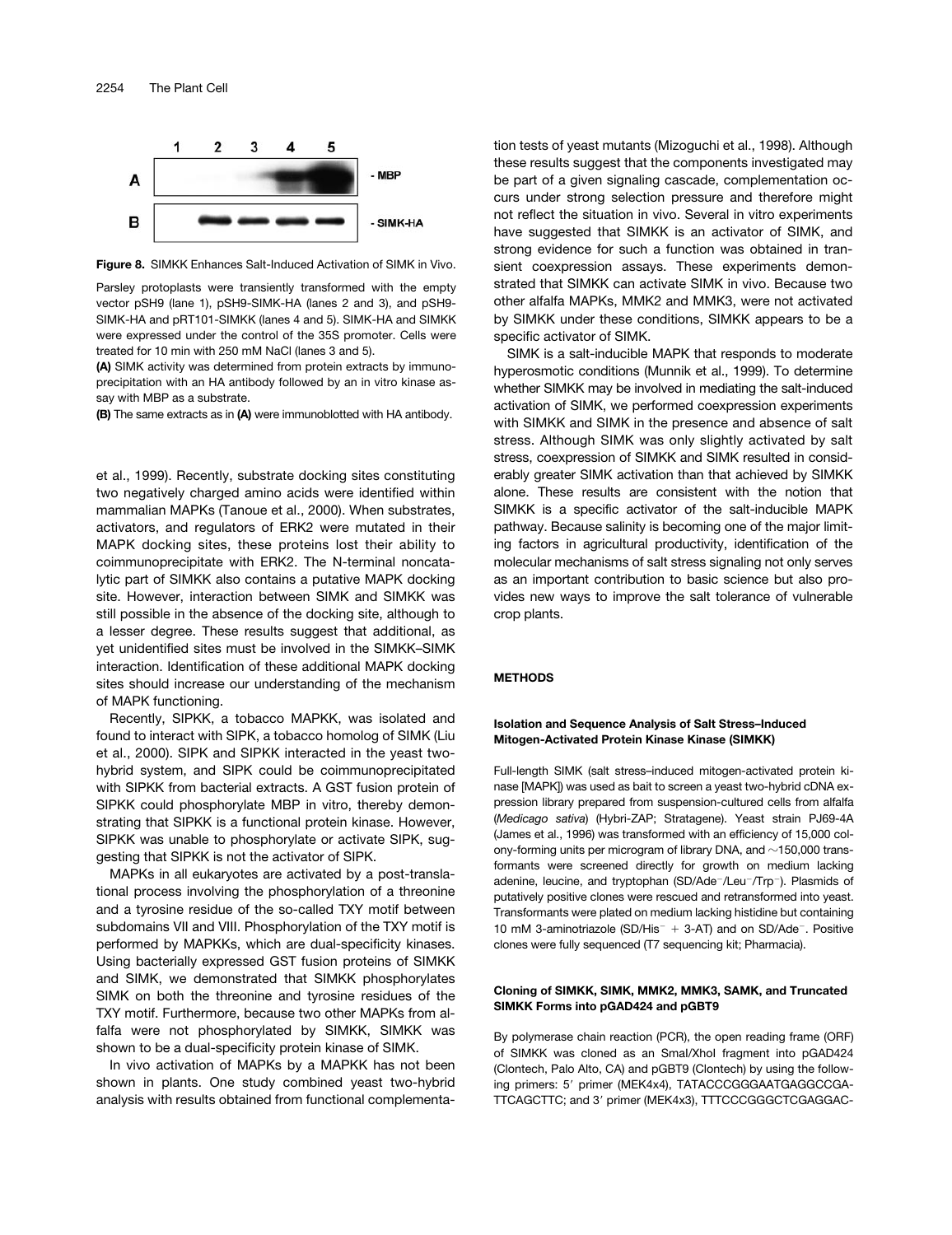GAACTAAGAAGAAAGTGATCTTG. SIMK and MMK2 were cloned as a BamHI fragment, as described previously (Jonak et al., 1995). MMK3 was cloned as a BamHI fragment by using the following primers: 5' primer (M14x1), AAAAGGATCCGTAACAGAATAATCATG, and 3' primer (M14x2), ATATGGATCCGACCATTGTGCCAAGTC; SAMK was cloned with 5' primer (MMK4x1), TTTTGGATCCCAATGGCC-AGAGTTAACC, and 3' primer (M17x2), TATGGATCCTTAAGCATA-CTCAGGATTG. A truncated SIMKK with a noncatalytic N-terminal domain (SIMKK-N) was cloned with the 5' primer MEK4x4; the 3' primer (MEK4n3) was TTTTGGATCCCTTCCGCTTCCGATCCGGTT. Truncated SIMKK lacking the noncatalytic N-terminal domain (SIMKK-K) was cloned with the 5' primer (MEK4k5), TTTTCCCGG-GGAGTCAACAGCTAGTGATTC, and the 3' primer MEK4x3. Truncated SIMKK with the C-terminal domain (SIMKK-C) was cloned with the 5' primer (MEK4c5), ATATCCCGGGGACTGCTTCTCCGGAGT-TTAGG, and the 3' primer MEK4x3. After PCR, the ORFs of the protein kinase constructs were fully sequenced.

#### **Cloning of SIMKK, SIMK, MMK2, and MMK3 into pGEX-3x and Expression as Glutathione** *S***-Transferase Fusion Proteins**

SIMKK was cloned as an SmaI/SmaI PCR fragment into pGEX-3x (Pharmacia) by using the following primers: 5' primer (MEK4x1), TATACCCGGGGAGATGAGGCCGATTCAGCTTC; and 3' primer (MEK4x2), TTTTCCCGGGTACATTGACGAACTAAGAAG. SIMK, MMK2, and MMK3 were cloned as a BamHI/BamHI fragment into pGEX-3x by using the ORFs described above. Expression of glutathione *S*-transferase (GST) fusion proteins in *Escherichia coli* and affinity purification were performed as described (Ausubel et al., 1999). Protein concentrations were determined with a Bio-Rad detection system.

#### **Yeast Strains, Growth Conditions, Transformation, and** b**-Galactosidase Filter Assay**

SD medium was prepared as described (Sherman et al., 1979). Yeast strain PJ69-4A (James et al., 1996) was used for selection on Ade<sup>-</sup> or His<sup>-</sup> + 3-AT. Strain HF7C (Feilotter et al., 1994) was taken for the b-galactosidase filter assay. Transformation of yeast cells was performed as described by Schiestl and Gietz (1989). The filter assays were performed as described by Breeden and Nasmyth (1985).

#### **In Vitro Mutagenesis**

To produce kinase-negative versions of MAPKs, the conserved lysine residues K84, K66, and K69 of SIMK, MMK2, and MMK3, respectively, were changed to arginine by in vitro mutagenesis using the Altered Sites kit (Promega), as described by the manufacturer. The following oligonucleotides were synthesized for the in vitro mutagenesis reaction: SIMKLOF, 5'-GCATTTGCAATCTTCATAACCGCG-ACATGTTC-3'; MMK2LOF, 5'-GCCAATCTTCCTAATGGCGAC-3'; and MMK3LOF, 5'-CGCCAATCTTCCTTATCGCAACG-3'.

#### **In Vitro Phosphorylation Assays**

GST fusion proteins were incubated in different combinations for 30 min at room temperature in 20 mM Hepes, pH 7.4, 15 mM MgCl<sub>2</sub>, 5 mM EGTA, 1 mM DTT, 10  $\mu$ M ATP, and 2  $\mu$ Ci of  $\gamma$ -<sup>32</sup>P-ATP. The molar ratio of enzyme to substrate was 1:5. The reaction volume was 20  $\mu$ L. The reaction was stopped by adding 5  $\times$  SDS sample buffer and heating for 5 min at 95°C. Samples were either frozen at  $-20^{\circ}$ C or analyzed directly by SDS-PAGE on 10% gels.

#### **Protein Blotting and Immunodetection of the Phosphorylated GST-MAPKs**

After separation by SDS-PAGE, proteins were transferred to polyvinylidene difluoride membranes (Millipore, Bedford, MA) by tank blotting (overnight at 30 mA; Bio-Rad). The transfer buffer contained 50 mM boric acid and 50 mM Tris base. For identification of phosphorylated MAPKs, the membranes were washed for 5 min in TBS-Tween (0.01 M Tris, pH 8.0, 0.15 M NaCl, and 0.05% Tween 20) and blocked for 20 min in TBS-Tween containing 0.3% fat-free milk powder. After washing three times for 20 min each, blots were incubated for 1.5 hr with biotin-conjugated goat anti–mouse or goat anti–rabbit antibody (1:1000; Sigma) diluted in TBS-Tween. Washing was done three times as described above. Then, blots were incubated in streptavidin–horseradish peroxidase conjugate (1:500) and washed again. The staining reaction was performed in a freshly prepared solution of 3,3'-diaminobenzidine (Sigma) diluted in TBS plus 0.03% hydrogen peroxide. The antibodies used were a monoclonal phospho-MAPK antibody (1:1000; New England Biolabs, Beverly, MA), a monoclonal phosphotyrosine antibody (1:2000; Sigma), and a polyclonal phosphothreonine antibody (1:1000; Zymed, San Francisco, CA).

#### **Phosphoamino Acid Analysis**

After in vitro phosphorylation of affinity-purified GST-SIMK protein by GST-SIMK(K84R) in the presence of  $32P-\gamma$ -ATP, the reaction was stopped by protein precipitation with 20% trichloroacetic acid in the presence of 50  $\mu$ g of BSA. After exhaustive washing with 10% trichloroacetic acid, the proteins were hydrolyzed under argon with 6 N HCl at 110°C for 1 hr. The HCl was eliminated by evaporation under vacuum and successive washes with water. Amino acids were resuspended in chromatography solvent (isobutyric acid/0.5 M NH4OH, 5:3 [v/v]), and phosphoamino acid composition was resolved by autoradiography after one-dimensional chromatography on cellulose plates.

#### **Transient Expression Assays**

The ORFs of SIMK and MMK3 were fused to the C-terminal triple hemagglutinin (HA) epitope and cloned as a NcoI/BamHI fragment into pSH9 (Holtorf et al., 1995). The ORFs of SIMKK and MMK2 were cloned as XhoI/XbaI and EcoRI/KpnI fragments into pRT101 (Töpfer et al., 1987).

Transient expression and cotransformation experiments were performed with protoplasts from suspension-cultured parsley cells. Protoplasts were prepared as described (Dangl et al., 1987). Fifteen to 30  $\mu$ g of plasmid DNA was used for cotransformations; a 35S b-glucuronidase reporter construct (Holtorf et al., 1995) was used to evaluate the transformation efficiency. Experiments were performed at least three times with samples from different protoplast preparations.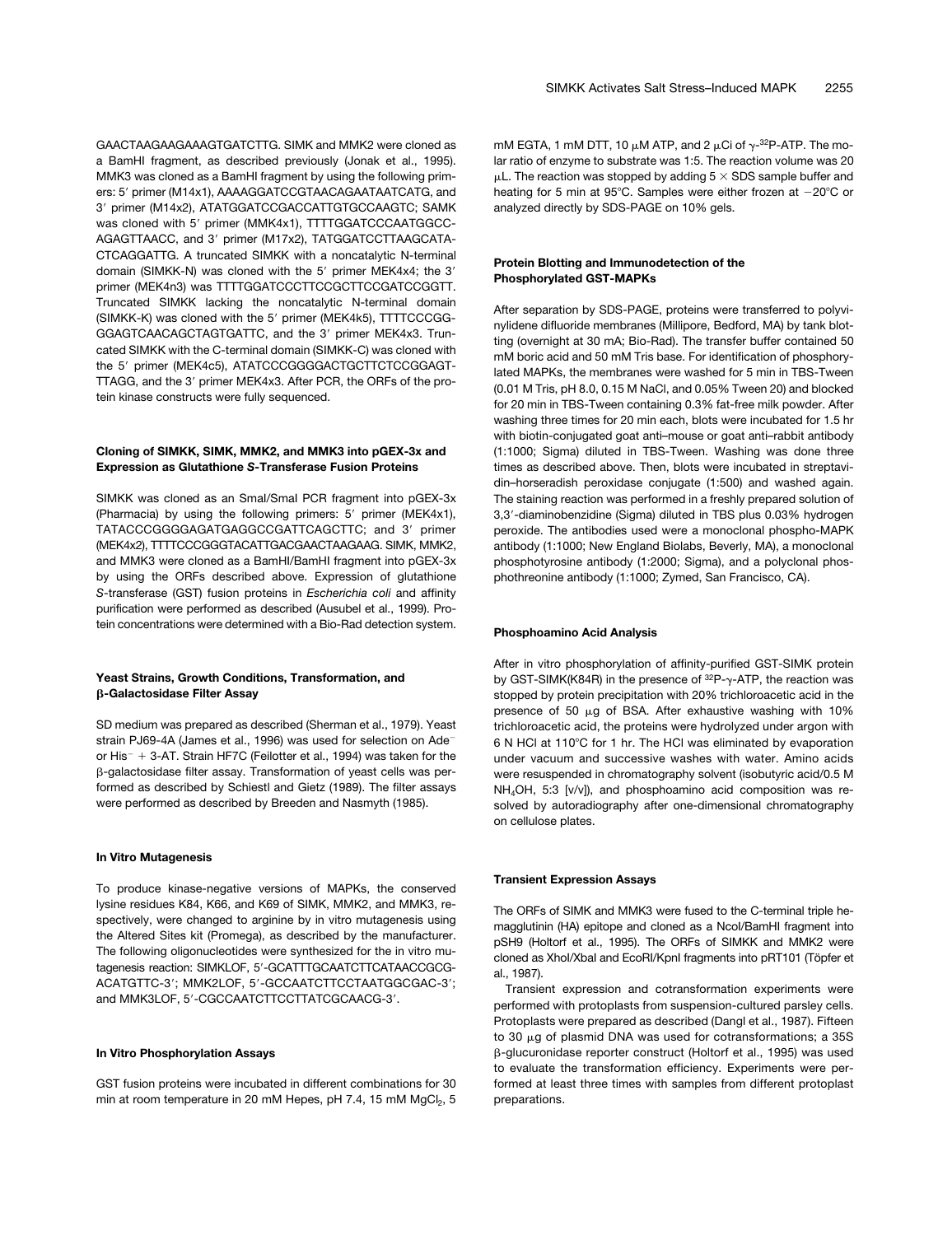#### **Immunokinase Assays**

Extracts were prepared from transformed protoplasts 12 to 16 hr after transformation. Protein extracts were prepared as described (Jonak et al., 1996). Protoplast extracts, containing 150  $\mu$ g of total protein, were immunoprecipitated with either 5  $\mu$ L of HA antibody (BABCO, Richmond, CA) or 2  $\mu$ L of MMK2 antibody (5  $\mu$ g of protein A-purified antibody) (Jonak et al., 1996) and 20  $\mu$ L of protein G- or protein A–Sepharose beads (suspended in 50 mM Tris, pH 7.4, 250 mM NaCl, 5 mM EGTA, 5 mM EDTA, 0.1% Tween 20, 5 mM NaF, 10  $\mu$ g/mL leupeptin, and 10  $\mu$ g/mL aprotinin) for 2 hr at 4°C. The beads were washed three times with buffer I (20 mM Tris-HCl, 5 mM EDTA, 100 mM NaCl, and 1% Triton X-100), once with the same buffer but containing 1 M NaCl, and once with kinase buffer (20 mM Hepes, pH 7.5, 15 mM MgCl<sub>2</sub>, 5 mM EGTA, and 1 mM DTT). Kinase reactions of the immunoprecipitated proteins were performed in 10  $\mu$ L of kinase buffer containing 1 mg/mL myelin basic protein (MBP), 0.1 mM ATP, and 2  $\mu$ Ci of  $\gamma$ -32P-ATP. The protein kinase reactions were performed at room temperature for 30 min. The reactions were stopped by the addition of 5  $\times$  SDS sample buffer. The phosphorylation of MBP was analyzed by autoradiography after SDS-PAGE.

Protoplast extracts containing SIMK-HA, MMK2, and MMK3-HA were immunoblotted either with HA antibody, as recommended by the manufacturer (BABCO), or with MMK2 antibody, as described (Jonak et al. 1996).

#### **ACKNOWLEDGMENTS**

This work was supported by grants (Nos. P13535-GEN and P12188- GEN) from the Austrian Science Foundation and the European Union Training and Mobility of Researchers program.

Received June 19, 2000; accepted September 16, 2000.

#### **REFERENCES**

- **Ausubel, F.M., Brent, R., Kingston, R.E., Moore, D.D., Seidmann, J.G., Smith, J.A., and Struhl, K.** (1999). Current Protocols in Molecular Biology. (New York: John Wiley).
- **Banno, H., Hirano, K., Nakamura, T., Irie, K., Nomoto, S., Matsumoto, K., and Machida, Y.** (1993). *NPK1*, a tobacco gene that encodes a protein with a domain homologous to yeast BCK1, STE11 and BYR2 protein kinases. Mol. Cell. Biol. **13,** 4745– 4752.
- **Bögre, L., Ligterink, W., Meskiene, I., Barker, P.J., Heberle-Bors, E., Huskisson, N.S., and Hirt, H.** (1997). Wounding induces the rapid and transient activation of a specific MAP kinase pathway. Plant Cell **9,** 75–83.
- **Bögre, L., Calderini, O., Binarova, P., Mattauch, M., Till, S., Kiegerl, S., Jonak, C., Pollaschek, C., Barker, P., Huskisson, N.S., Hirt, H., and Heberle-Bors, E.** (1999). A MAP kinase is activated late in plant mitosis and becomes localized to the plane of cell division. Plant Cell **11,** 101–114.
- **Breeden, L., and Nasmyth, K.** (1985). Regulation of the yeast HO gene. Cold Spring Harbor Symp. Quant. Biol. **50,** 643–650.
- **Calderini, O., Bogre, L., Vicente, O., Binarova, P., Heberle-Bors, E., and Wilson, C.** (1998). A cell cycle regulated MAP kinase with a possible role in cytokinesis in tobacco cells. J. Cell Sci. **111,** 3091–3100.
- **Canagarajah, B.J., Khokhlatchev, A., Cobb, M.H., and Goldsmith, E.J.** (1997). Activation mechanism of the MAP kinase ERK2 by dual phosphorylation. Cell **90,** 859–869.
- **Chang, C.** (1996). The ethylene signal transduction pathway in *Arabidopsis*: An emerging paradigm? Trends Biochem. Sci. **21,** 129–133.
- **Dangl, J.L., Hauffe, K.D., Lipphardt, S., Hahlbrock, K., and** Scheel, D. (1987). Parsley protoplasts retain differential responsiveness to UV light and fungal elicitor. EMBO J. **6,** 2551–2556.
- **Feilotter, H.E., Hannon, G.J., Ruddell, C.J., and Beach, D.** (1994). Construction of an improved host strain for two hybrid screening. Nucleic Acids Res. **22,** 1502–1503.
- **Fukuda, M., Gotoh, I., Adachi, M., Gotoh, Y., and Nishida, E.** (1997). A novel regulatory mechanism in the mitogen-activated protein (MAP) kinase cascade: Role of nuclear export signal of MAP kinase kinase. J. Biol. Chem. **272,** 32642–32648.
- **Hackett, R.M., Oh, S.A., Morris, P.C., and Grierson, D.** (1998). A tomato MAP kinase kinase gene differentially regulated during fruit development, leaf senescence, and wounding. Plant Physiol. **117,** 1526–1531.
- **Hardin, S.C., and Wolniak, S.M.** (1998). Molecular cloning and characterization of maize ZmMEK1, a protein kinase with a catalytic domain homologous to mitogen- and stress-activated protein kinase kinases. Planta **206,** 577–584.
- **Holtorf, S., Apel, K., and Bohlmann, H.** (1995). Comparison of different constitutive and inducible promoters for the overexpression of transgenes in *Arabidopsis thaliana*. Plant Mol. Biol. **29,** 637–646.
- **Huang, Y., Li, H., Gupta, R., Morris, P.C., Luan, S., and Kieber, J.J.** (2000). ATMPK4, an Arabidopsis homolog of mitogen-activated protein kinase, is activated in vitro by AtMEK1 through threonine phosphorylation. Plant Physiol. **122,** 1301–1310.
- **Huttly, A., and Phillips, A.L.** (1995). Gibberellin-regulated expression in oat aleurone cells of two kinases that show homology to MAP kinase and a ribosomal protein kinase. Plant Mol. Biol. **27,** 1043–1052.
- **Ichimura, K., Mizoguchi, T., Hayashida, N., Seki, M., and Shinozaki, K.** (1998a). Molecular cloning and characterization of three cDNAs encoding putative mitogen-activated protein kinase kinases (MAPKKs) in *Arabidopsis thaliana*. DNA Res. **5,** 341–348.
- **Ichimura, K., Mizoguchi, T., Irie, K., Morris, P., Giraudat, J., Matsumoto, K., and Shinozaki, K.** (1998b). Isolation of ATMEKK1 (a MAP kinase kinase kinase)–interacting proteins and analysis of a MAP kinase cascade in *Arabidopsis*. Biochem. Biophys. Res. Commun. **253,** 532–543.
- **Jacobs, D., Glossip, D., Xing, H., Muslin, A.J., and Kornfeld, K.** (1999). Multiple docking sites on substrate proteins form a modular system that mediates recognition by ERK MAP kinase. Genes Dev. **13,** 163–175.

**James, P., Halladay, J., and Craig, E.A.** (1996). Genomic libraries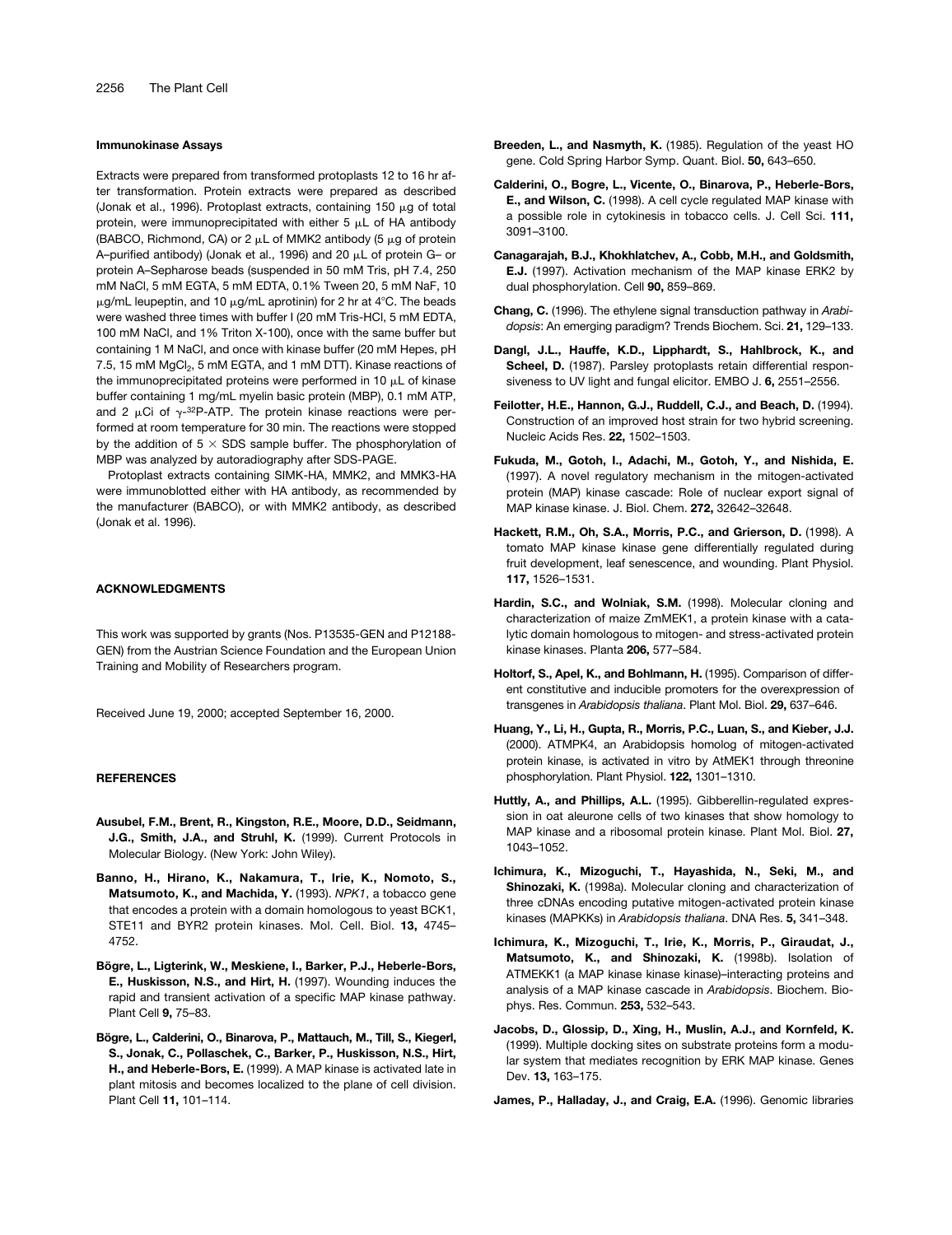and a host strain designed for highly efficient two-hybrid selection in yeast. Genetics **144,** 1425–1436.

- **Jonak, C., Kiegerl, S., Lloyd, C., Chan, J., and Hirt, H.** (1995). MMK2, a novel alfalfa MAP kinase, specifically complements the yeast MPK1 function. Mol. Gen. Genet. **248,** 686–694.
- **Jonak, C., Kiegerl, S., Ligterink, W., Barker, P.J., Huskisson, N.S., and Hirt, H.** (1996). Stress signaling in plants: A mitogenactivated protein kinase pathway is activated by cold and drought. Proc. Natl. Acad. Sci. USA **93,** 11274–11279.
- **Jonak, C., Ligterink, W., and Hirt, H.** (1999). MAP kinases in plant signal transduction. Cell. Mol. Life Sci. **55,** 204–213.
- **Karin, M., and Hunter, T.** (1995). Transcriptional control by protein phosphorylation: Signal transmission from the cell surface to the nucleus. Curr. Biol. **5,** 747–757.
- **Kieber, J.J., Rothenberg, M., Roman, G., Feldmann, K.A., and Ecker, J.R.** (1993). CTR1, a negative regulator of the ethylene response pathway in *Arabidopsis*, encodes a member of the raf family of protein kinases. Cell **72,** 427–441.
- **Knetsch, M.L.W., Wang, M., Snaar-Jagalska, B.E., and Heimovaara-Dijkstra, S.** (1996). Abscisic acid induces mitogenactivated protein kinase activation in barley aleurone protoplasts. Plant Cell **8,** 1061–1067.
- **Ligterink, W., and Hirt, H.** (2000). MAP kinase pathways in plants: Versatile signaling tools. Int. Rev. Cytol. **201,** 209–258.
- **Ligterink, W., Kroj, T., zur Nieden, U., Hirt, H., and Scheel, D.** (1997). Receptor-mediated activation of a MAP kinase in pathogen defense of plants. Science **276,** 2054–2057.
- **Lin, A., Minden, A., Martinetto, H., Claret, F.X., Lange-Carter, C., Mercurio, F., Johnson, G.L., and Karin, M.** (1995). Identification of a dual specificity kinase that activates the Jun kinases and p38- Mpk2. Science **268,** 286–290.
- **Liu, Y., Zhang, S., and Klessig, D.F.** (2000). Molecular cloning and characterization of a tobacco MAP kinase kinase that interacts with SIPK. Mol. Plant-Microbe Interact. **13,** 118–124.
- **Maleck, K., and Dietrich, R.A.** (1999). Defense on multiple fronts: How do plants cope with diverse enemies? Trends Plant Sci. **4,** 215–219.
- **Mizoguchi, T., Gotoh, Y., Nishida, E., Yamaguchi-Shinozaki, K., Hayashida, N., Iwasaki, T., Kamada, H., and Shinozaki, K.** (1994). Characterization of two cDNAs that encode MAP kinase homologues in *Arabidopsis thaliana* and analysis of the possible role of auxin in activating such kinase activities in cultured cells. Plant J. **5,** 111–122.
- **Mizoguchi, T., Ichimura, K., Irie, K., Morris, P., Giraudat, J., Matsumoto, K., and Shinozaki, K.** (1998). Identification of a possible MAP kinase cascade in *Arabidopsis thaliana* based on pairwise yeast two-hybrid analysis and functional complementation tests of yeast mutants. FEBS Lett. **437,** 56–60.
- **Morris, P.C., Guerrier, D., Leung, J., and Giraudat, J.** (1997). Cloning and characterisation of MEK1, an *Arabidopsis* gene encoding a homologue of MAP kinase kinase. Plant Mol. Biol. **35,** 1057–1064.
- **Munnik, T., Ligterink, W., Meskiene, I., Calderini, O., Beyerly, J., Musgrave, A., and Hirt, H.** (1999). Distinct osmo-sensing protein

kinase pathways are involved in signalling moderate and severe hyper-osmotic stress. Plant J. **20,** 381–388.

- **Robinson, M.J., and Cobb, M.H.** (1997). Mitogen-activated protein kinase pathways. Curr. Opin. Cell Biol. **9,** 180–186.
- **Robzyk, K., and Kassir, Y.** (1992). A simple and highly efficient procedure for rescuing autonomous plasmids from yeast. Nucleic Acids Res. **20,** 3790.
- **Romeis, T., Piedras, P., Zhang, S., Klessig, D.F., Hirt, H., and Jones, J.D.** (1999). Rapid Avr9- and Cf-9-dependent activation of MAP kinases in tobacco cell cultures and leaves: Convergence of resistance gene, elicitor, wound, and salicylate responses. Plant Cell **11,** 273–287.
- Schiestl, R.H., and Gietz, R.D. (1989). High efficiency transformation of intact yeast cells using single stranded nucleic acids as a carrier. Curr. Genet. **16,** 339–346.
- **Seo, S., Okamoto, M., Seto, H., Ishizuka, K., Sano, H., and Ohashi, Y.** (1995). Tobacco MAP kinase: A possible mediator in wound signal transduction pathways. Science **270,** 1988–1992.
- **Seo, S., Sano, H., and Ohashi, Y.** (1999). Jasmonate-based wound signal transduction requires activation of WIPK, a tobacco mitogen-activated protein kinase. Plant Cell **11,** 289–298.
- **Sherman, F., Fink, G.R., and Hicks, J.B**. (1979). Methods in Yeast Genetics. (Cold Spring Harbor, NY: Cold Spring Harbor Laboratory Press).
- **Shibata, W., Banno, H., Ito, Y., Hirano, K., Irie, K., Usami, S., Machida, C., and Machida, Y.** (1995). A tobacco protein kinase, NPK2, has a domain homologous to a domain found in activators of mitogen-activated protein kinases (MAPKKs). Mol. Gen. Genet. **246,** 401–410.
- **Somssich, I.E., and Hahlbrock, K.** (1998). Pathogen defence in plants: A paradigm of biological complexity. Trends Plant Sci. **3,** 86–90.
- **Stokoe, D., Campbell, D.G., Nakielny, S., Hidaka, H., Leevers, S.J., Marshall, C., and Cohen, P.** (1992). MAPKAP kinase-2: A novel protein kinase activated by mitogen-activated protein kinase. EMBO J. **11,** 3985–3994.
- **Stratmann, J.W., and Ryan, C.A.** (1997). Myelin basic protein kinase activity in tomato leaves is induced systemically by wounding and increases in response to systemin and oligosaccharide elicitors. Proc. Natl. Acad. Sci. USA **94,** 11085–11089.
- **Tanoue, T., Adachi, M., Moriguchi, T., and Nishida, E.** (2000). A conserved docking motif in MAP kinases common to substrates, activators and regulators. Nat. Cell Biol. **2,** 110–116.
- **Teague, M.A., Chaleff, D.T., and Errede, B.** (1986). Nucleotide sequence of the yeast regulatory gene STE7 predicts a protein homologous to protein kinases. Proc. Natl. Acad. Sci. USA **83,** 7371–7375.
- **Töpfer, R., Matzeit, V., Gronenborn, B., Schell, J., and Steinbiss, H.-H.** (1987). A set of plant expression vectors for transcriptional and translational fusions. Nucleic Acids Res. **15,** 5890.
- **Tsuda, L., Inoue, Y.H., Yoo, M.A., Mizuno, M., Hata, M., Lim, Y.M., Adachi-Yamada, T., Ryo, H., Masamune, Y., and Nishida, Y.** (1993). A protein kinase similar to MAP kinase activator acts downstream of the raf kinase in *Drosophila*. Cell **72,** 407–414.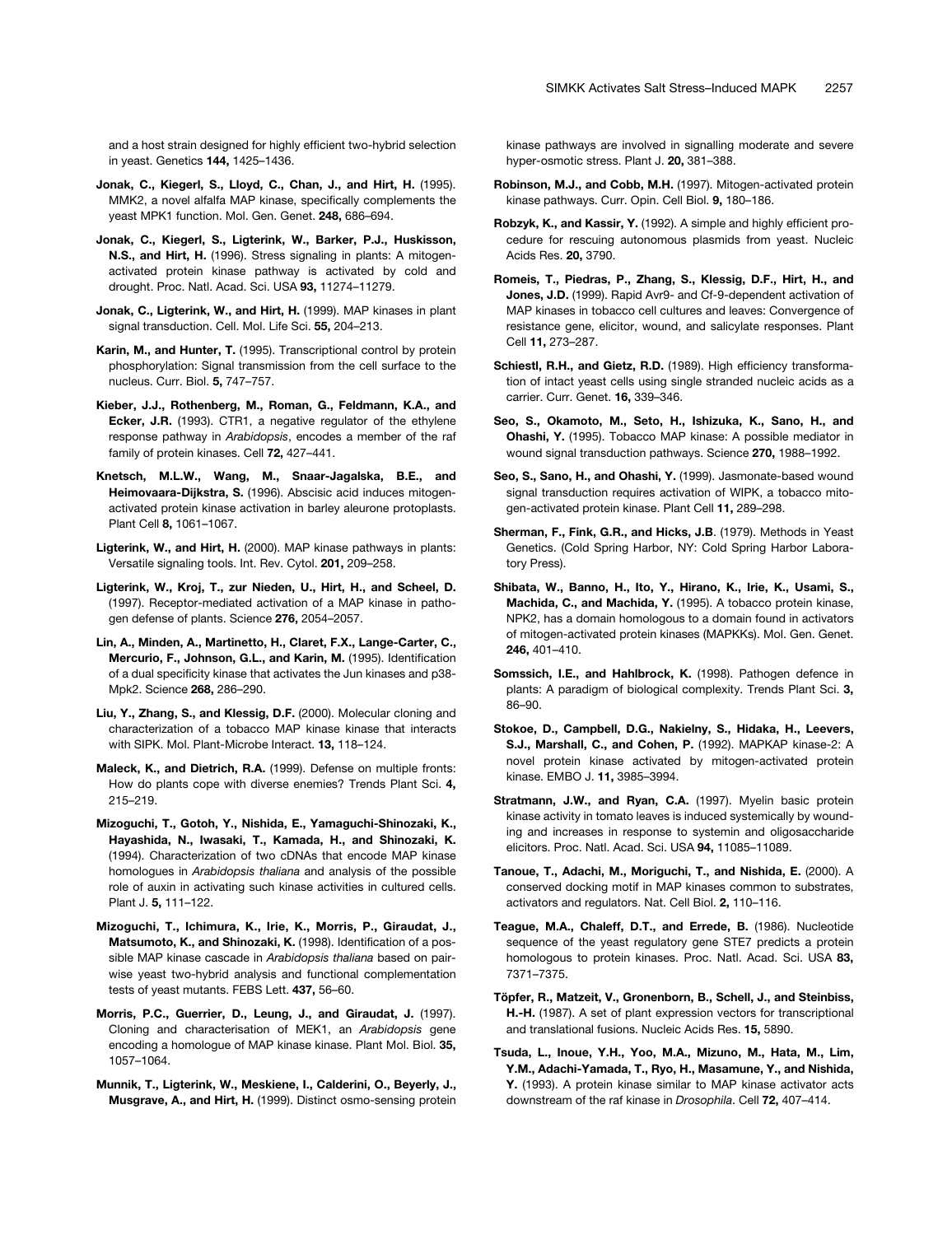- **Usami, S., Banno, H., Ito, Y., Nishihama, R., and Machida, Y.** (1995). Cutting activates a 46-kilodalton protein kinase in plants. Proc. Natl. Acad. Sci. USA **92,** 8660–8664.
- **Whitmarsh, A.J., and Davis, R.J.** (1996). Transcription factor AP-1 regulation by mitogen-activated protein kinase signal transduction pathways. J. Mol. Med. **74,** 589–607.
- **Wilson, C., Voronin, V., Touraev, A., Vicente, O., and Heberle-Bors, E.** (1997). A developmentally regulated MAP kinase activated by hydration in tobacco pollen. Plant Cell **9,** 2093–2100.
- **Xia, Y., Wu, Z., Su, B., Murray, B., and Karin, M.** (1998). JNKK1 organizes a MAP kinase module through specific and sequential interactions with upstream and downstream components mediated by its amino-terminal extension. Genes Dev. **12,** 3369–3381.

**Zhang, F., Strand, A., Robbins, D., Cobb, M.H., and Goldsmith,**

**E.J.** (1994). Atomic structure of the MAP kinase ERK2 at 2.3 Å resolution. Nature **367,** 704–711.

- **Zhang, S., and Klessig, D.F.** (1997). Salicylic acid activates a 48-kD MAP kinase in tobacco. Plant Cell **9,** 809–824.
- **Zhang, S., and Klessig, D.F.** (1998). The tobacco wounding-activated mitogen-activated protein kinase is encoded by SIPK. Proc. Natl. Acad. Sci. USA **95,** 7225–7230.
- **Zhang, S., Du, H., and Klessig, D.F.** (1998). Activation of the tobacco SIP kinase by both a cell wall–derived carbohydrate elicitor and purified proteinaceous elicitins from *Phytophthora* spp. Plant Cell **10,** 435–450.
- **Zheng, C.F., and Guan, K.L.** (1993). Cloning and characterization of two distinct human extracellular signal–regulated kinase activator kinases, MEK1 and MEK2. J. Biol. Chem. **268,** 11435–11439.